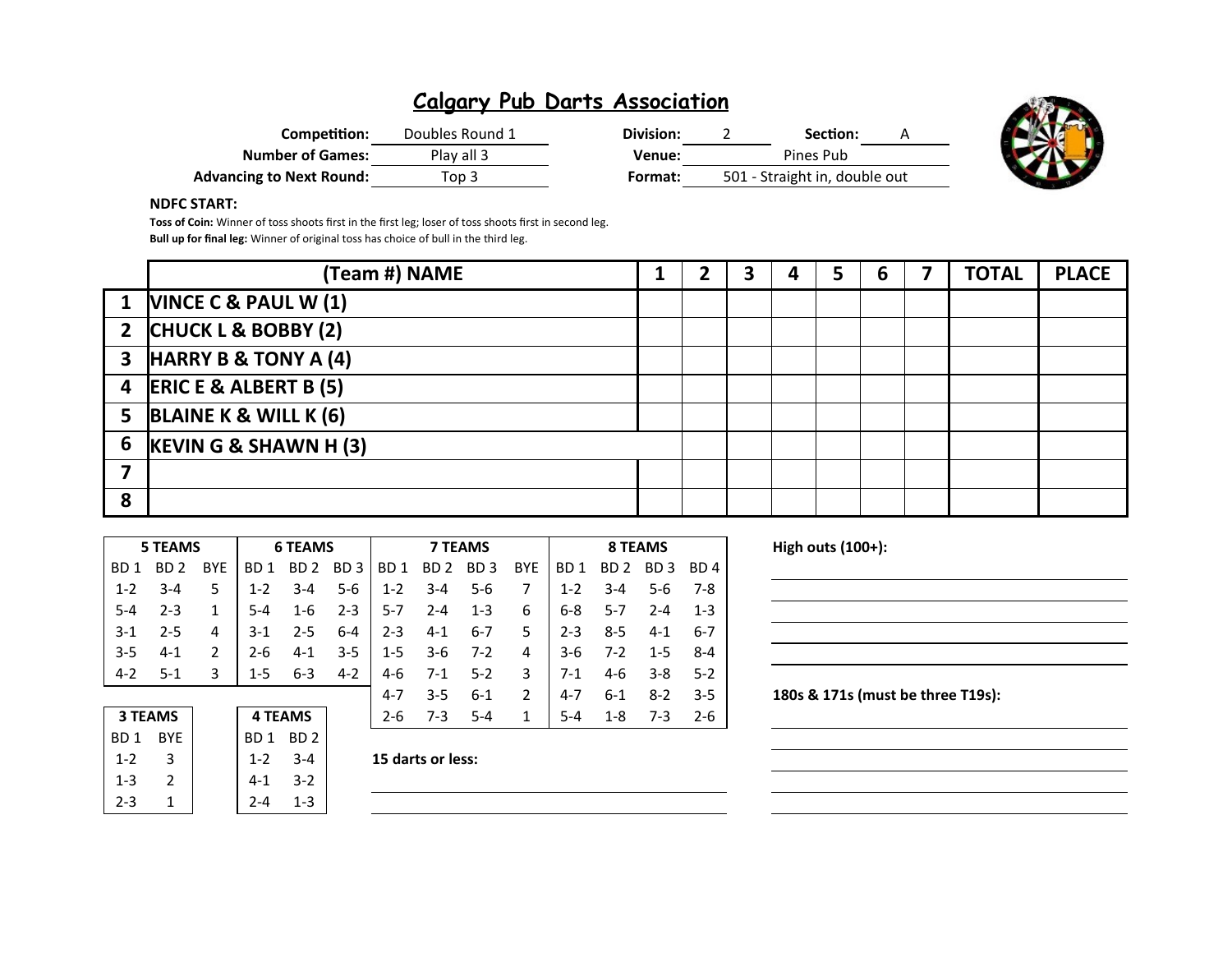| Competition:                    | Doubles Round 1 | Division: |             | Section:                      | В |
|---------------------------------|-----------------|-----------|-------------|-------------------------------|---|
| <b>Number of Games:</b>         | Play all 3      | Venue:    | #286 Legion |                               |   |
| <b>Advancing to Next Round:</b> | Top 3           | Format:   |             | 501 - Straight in, double out |   |



#### **NDFC START:**

**Toss of Coin:** Winner of toss shoots first in the first leg; loser of toss shoots first in second leg.

**Bull up for final leg:** Winner of original toss has choice of bull in the third leg.

|   | (Team #) NAME                   |  |  | 6 | <b>TOTAL</b> | <b>PLACE</b> |
|---|---------------------------------|--|--|---|--------------|--------------|
|   | 1 MATT G & JOE G $(1)$          |  |  |   |              |              |
|   | 2 $\overline{PATM8}$ MIKE B (2) |  |  |   |              |              |
|   | 3 JAMIE C & DARRYL R (3)        |  |  |   |              |              |
|   | 4 SCOTT E & RANDY S (4)         |  |  |   |              |              |
|   | 5 LOUIE B & DELFIN B (5)        |  |  |   |              |              |
|   | 6 $KEN H & GERARD G (6)$        |  |  |   |              |              |
|   |                                 |  |  |   |              |              |
| 8 |                                 |  |  |   |              |              |

| <b>5 TEAMS</b> |                 |                 |            |                | <b>6 TEAMS</b>  |                 |          | <b>7 TEAMS</b>  |                 |               |                 | <b>8 TEAMS</b>  |          |         |  |
|----------------|-----------------|-----------------|------------|----------------|-----------------|-----------------|----------|-----------------|-----------------|---------------|-----------------|-----------------|----------|---------|--|
|                | BD.<br>1        | BD <sub>2</sub> | <b>BYE</b> | BD.<br>1       | BD <sub>2</sub> | BD <sub>3</sub> | BD.<br>1 | BD <sub>2</sub> | BD <sub>3</sub> | <b>BYE</b>    | BD <sub>1</sub> | BD <sub>2</sub> | BD.<br>3 | BD 4    |  |
|                | $1 - 2$         | $3 - 4$         | 5          | $1 - 2$        | $3 - 4$         | $5-6$           | $1 - 2$  | $3 - 4$         | $5 - 6$         |               | $1 - 2$         | $3 - 4$         | $5 - 6$  | 7-8     |  |
|                | $5 - 4$         | $2 - 3$         | 1          | 5-4            | $1 - 6$         | $2 - 3$         | 5-7      | $2 - 4$         | $1 - 3$         | 6             | $6-8$           | $5 - 7$         | $2 - 4$  | $1 - 3$ |  |
|                | $3 - 1$         | $2 - 5$         | 4          | $3-1$          | $2 - 5$         | $6 - 4$         | 2-3      | $4 - 1$         | $6 - 7$         | 5             | $2 - 3$         | $8 - 5$         | $4 - 1$  | $6 - 7$ |  |
|                | $3 - 5$         | $4 - 1$         | 2          | $2 - 6$        | $4 - 1$         | $3 - 5$         | $1 - 5$  | $3-6$           | $7-2$           | 4             | $3-6$           | $7 - 2$         | $1 - 5$  | $8 - 4$ |  |
|                | $4 - 2$         | $5-1$           | 3          | $1 - 5$        | $6 - 3$         | $4 - 2$         | $4-6$    | $7 - 1$         | $5 - 2$         | 3             | $7-1$           | $4-6$           | $3 - 8$  | $5-2$   |  |
|                |                 |                 |            |                |                 |                 | $4 - 7$  | $3 - 5$         | $6 - 1$         | $\mathcal{P}$ | $4 - 7$         | $6 - 1$         | $8 - 2$  | $3 - 5$ |  |
| <b>3 TEAMS</b> |                 |                 |            | <b>4 TEAMS</b> |                 | $2 - 6$         | $7 - 3$  | $5 - 4$         | 1               | $5 - 4$       | $1 - 8$         | $7-3$           | $2 - 6$  |         |  |
|                | BD <sub>1</sub> | <b>BYE</b>      |            | BD 1           | BD <sub>2</sub> |                 |          |                 |                 |               |                 |                 |          |         |  |

| z-o<br>כ- ז       | 4 I LAIVIJ |         |            | 3 I LAIVIJ |
|-------------------|------------|---------|------------|------------|
|                   | BD 2       | BD 1    | <b>BYF</b> | BD 1       |
| 15 darts or less: | $3 - 4$    | $1 - 2$ |            | $1 - 2$    |
|                   | $3-2$      | $4 - 1$ |            | $1 - 3$    |
|                   | $1 - 3$    |         |            | $2 - 3$    |
|                   |            |         |            |            |

| 15 darts or less: |  |
|-------------------|--|
|                   |  |

**High outs (100+):** 

| <u> 2000 - Andrea Andrew Maria (h. 1888).</u>                                    |  |  |
|----------------------------------------------------------------------------------|--|--|
|                                                                                  |  |  |
|                                                                                  |  |  |
|                                                                                  |  |  |
|                                                                                  |  |  |
|                                                                                  |  |  |
| ,我们也不会有什么?""我们的人,我们也不会有什么?""我们的人,我们也不会有什么?""我们的人,我们也不会有什么?""我们的人,我们也不会有什么?""我们的人 |  |  |
|                                                                                  |  |  |
|                                                                                  |  |  |

180s & 171s (must be three T19s):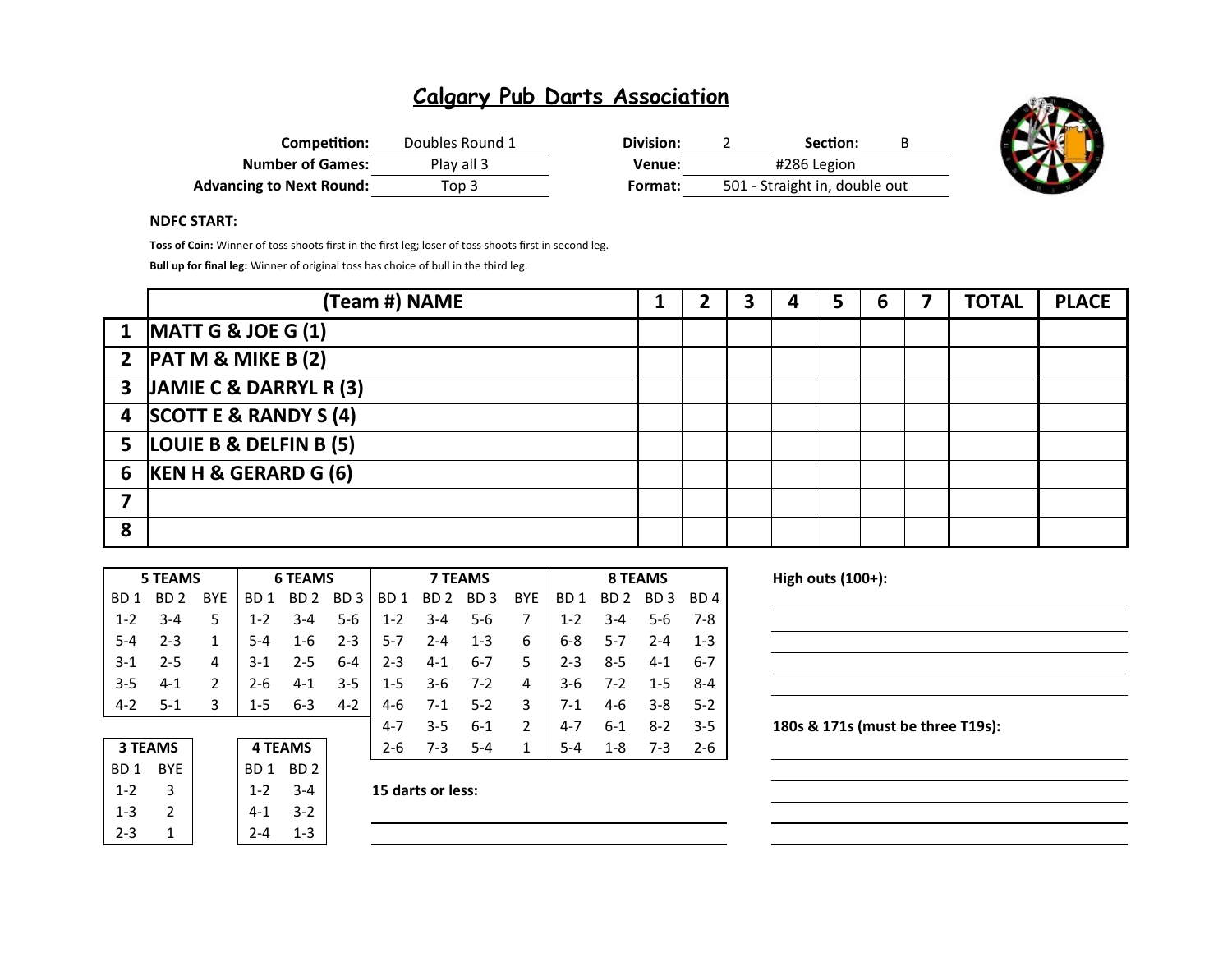| Competition:                    | Doubles Round 1 | Division: | Section:                      |  |
|---------------------------------|-----------------|-----------|-------------------------------|--|
| <b>Number of Games:</b>         | Play all 3      | Venue:    | STONE WALL                    |  |
| <b>Advancing to Next Round:</b> | Top 3           | Format:   | 501 - Straight in, double out |  |



#### **NDFC START:**

**Toss of Coin:** Winner of toss shoots first in the first leg; loser of toss shoots first in second leg.

**Bull up for final leg:** Winner of original toss has choice of bull in the third leg.

|   | (Team #) NAME            | 2 | 3 | 4 | 5 | 6 | <b>TOTAL</b> | <b>PLACE</b> |
|---|--------------------------|---|---|---|---|---|--------------|--------------|
|   | 1 $TOM L & BERT P (1)$   |   |   |   |   |   |              |              |
|   | 2 $TONY S & KELLY Z (2)$ |   |   |   |   |   |              |              |
|   | $3$ IVY W & KEVIN F (3)  |   |   |   |   |   |              |              |
|   | 4 ADAM C & JEFF G (4)    |   |   |   |   |   |              |              |
|   | 5 J-ME N & JERRY F $(5)$ |   |   |   |   |   |              |              |
|   | 6 JIM F & DAVE T $(6)$   |   |   |   |   |   |              |              |
|   |                          |   |   |   |   |   |              |              |
| 8 |                          |   |   |   |   |   |              |              |

| <b>5 TEAMS</b> |                 |                 |            | <b>6 TEAMS</b>  |                 |                 |                 | <b>7 TEAMS</b>  |                 |               |         | <b>8 TEAMS</b>  |                 |                 |  |
|----------------|-----------------|-----------------|------------|-----------------|-----------------|-----------------|-----------------|-----------------|-----------------|---------------|---------|-----------------|-----------------|-----------------|--|
|                | BD.<br>1        | BD <sub>2</sub> | <b>BYE</b> | 1<br>BD.        | BD <sub>2</sub> | BD <sub>3</sub> | BD <sub>1</sub> | BD <sub>2</sub> | BD <sub>3</sub> | <b>BYE</b>    | BD 1    | BD <sub>2</sub> | BD <sub>3</sub> | BD <sub>4</sub> |  |
|                | $1 - 2$         | $3 - 4$         | 5          | $1 - 2$         | $3 - 4$         | $5 - 6$         | $1 - 2$         | $3 - 4$         | $5 - 6$         | 7             | $1 - 2$ | $3 - 4$         | $5 - 6$         | 7-8             |  |
|                | $5 - 4$         | $2 - 3$         | 1          | 5-4             | $1 - 6$         | $2 - 3$         | $5 - 7$         | $2 - 4$         | $1 - 3$         | 6             | $6 - 8$ | $5 - 7$         | $2 - 4$         | $1 - 3$         |  |
|                | $3 - 1$         | $2 - 5$         | 4          | $3-1$           | $2 - 5$         | $6 - 4$         | $2 - 3$         | $4 - 1$         | $6 - 7$         | 5             | $2 - 3$ | $8 - 5$         | $4 - 1$         | $6 - 7$         |  |
|                | $3 - 5$         | $4 - 1$         | 2          | 2-6             | $4 - 1$         | $3 - 5$         | $1 - 5$         | $3-6$           | $7-2$           | 4             | $3-6$   | $7-2$           | $1 - 5$         | $8 - 4$         |  |
|                | $4-2$           | $5-1$           | 3          | $1 - 5$         | $6 - 3$         | $4 - 2$         | 4-6             | $7-1$           | $5-2$           | 3             | $7-1$   | $4-6$           | $3 - 8$         | $5-2$           |  |
|                |                 |                 |            |                 |                 |                 | $4 - 7$         | $3 - 5$         | $6 - 1$         | $\mathcal{P}$ | $4 - 7$ | $6 - 1$         | $8 - 2$         | $3 - 5$         |  |
|                | <b>3 TEAMS</b>  |                 |            |                 | <b>4 TEAMS</b>  |                 | $2 - 6$         | $7 - 3$         | $5 - 4$         | 1             | $5 - 4$ | $1 - 8$         | $7 - 3$         | $2 - 6$         |  |
|                | BD <sub>1</sub> | <b>BYE</b>      |            | BD <sub>1</sub> | BD <sub>2</sub> |                 |                 |                 |                 |               |         |                 |                 |                 |  |

|                   | BD <sub>2</sub> | BD 1    | <b>RYF</b> | BD 1    |
|-------------------|-----------------|---------|------------|---------|
| 15 darts or less: | $3 - 4$         | $1 - 2$ |            | $1 - 2$ |
|                   | $3 - 2$         | 4-1     |            | $1 - 3$ |
|                   | 1-3             |         |            | -2-3    |
|                   |                 |         |            |         |

| 15 darts or less: |  |
|-------------------|--|
|                   |  |

**High outs (100+):** 

| <u> 1989 - Johann Stoff, deutscher Stoffen und der Stoffen und der Stoffen und der Stoffen und der Stoffen und der</u> |  |  |
|------------------------------------------------------------------------------------------------------------------------|--|--|
|                                                                                                                        |  |  |

180s & 171s (must be three T19s):